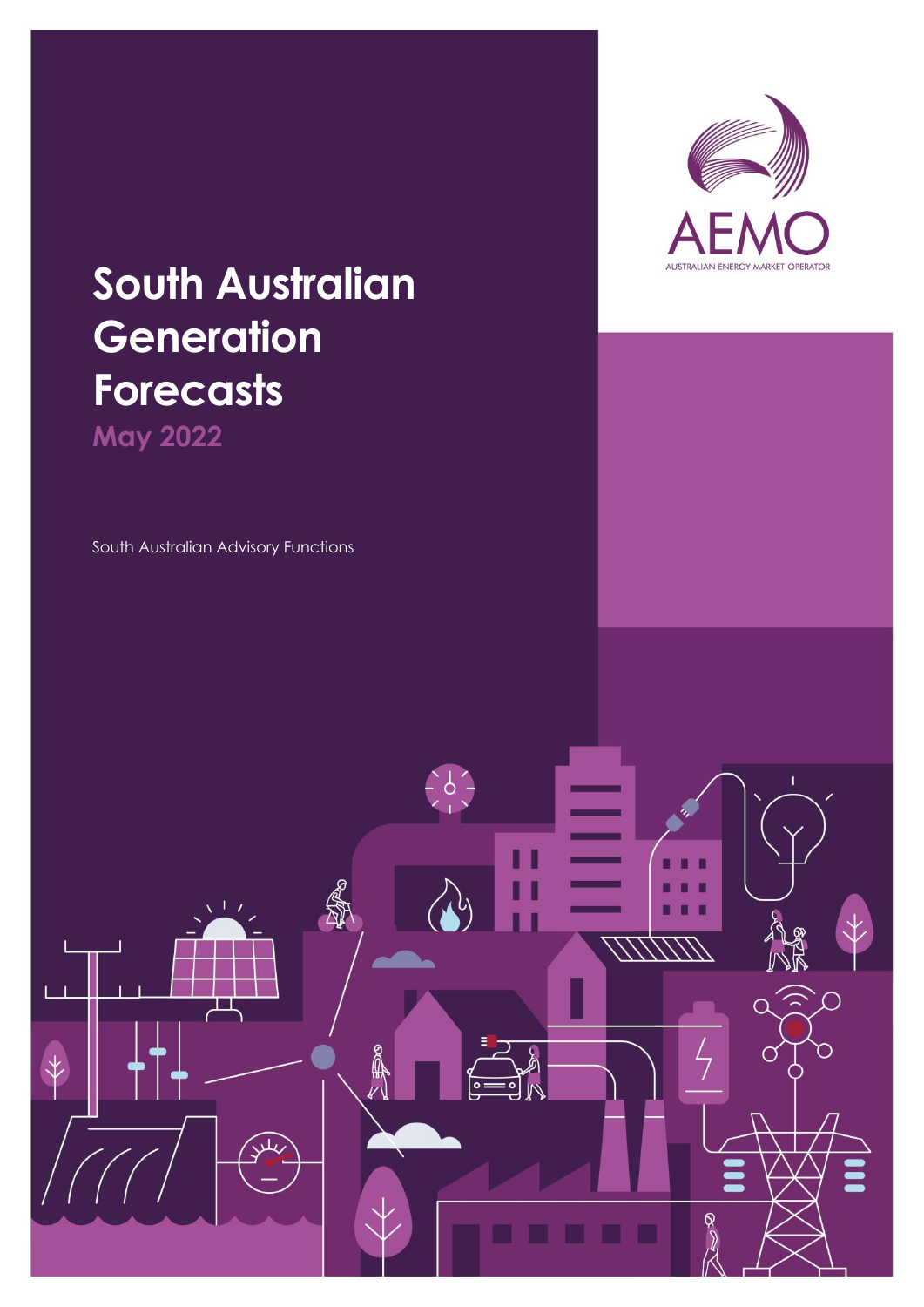



# **Important notice**

### **Purpose**

The purpose of this publication is to provide information to the South Australian Minister for Energy and Mining about South Australia's electricity generation forecasts.

AEMO publishes this South Australian Generation Forecasts report in accordance with its additional advisory functions under section 50B of the National Electricity Law. This publication is generally based on information available to AEMO as at 10 December 2021, as modelled for the 2022 Gas Statement of Opportunities (published on 29 March 2022).

### **Disclaimer**

AEMO has made reasonable efforts to ensure the quality of the information in this publication but cannot guarantee that information, forecasts and assumptions are accurate, complete or appropriate for your circumstances. This publication does not include all of the information that an investor, participant or potential participant in the National Electricity Market might require, and does not amount to a recommendation of any investment.

Anyone proposing to use the information in this publication (which includes information and forecasts from third parties) should independently verify its accuracy, completeness and suitability for purpose, and obtain independent and specific advice from appropriate experts.

Accordingly, to the maximum extent permitted by law, AEMO and its officers, employees and consultants involved in the preparation of this publication:

- make no representation or warranty, express or implied, as to the currency, accuracy, reliability or completeness of the information in this publication; and
- are not liable (whether by reason of negligence or otherwise) for any statements, opinions, information or other matters contained in or derived from this publication, or any omissions from it, or in respect of a person's use of the information in this publication.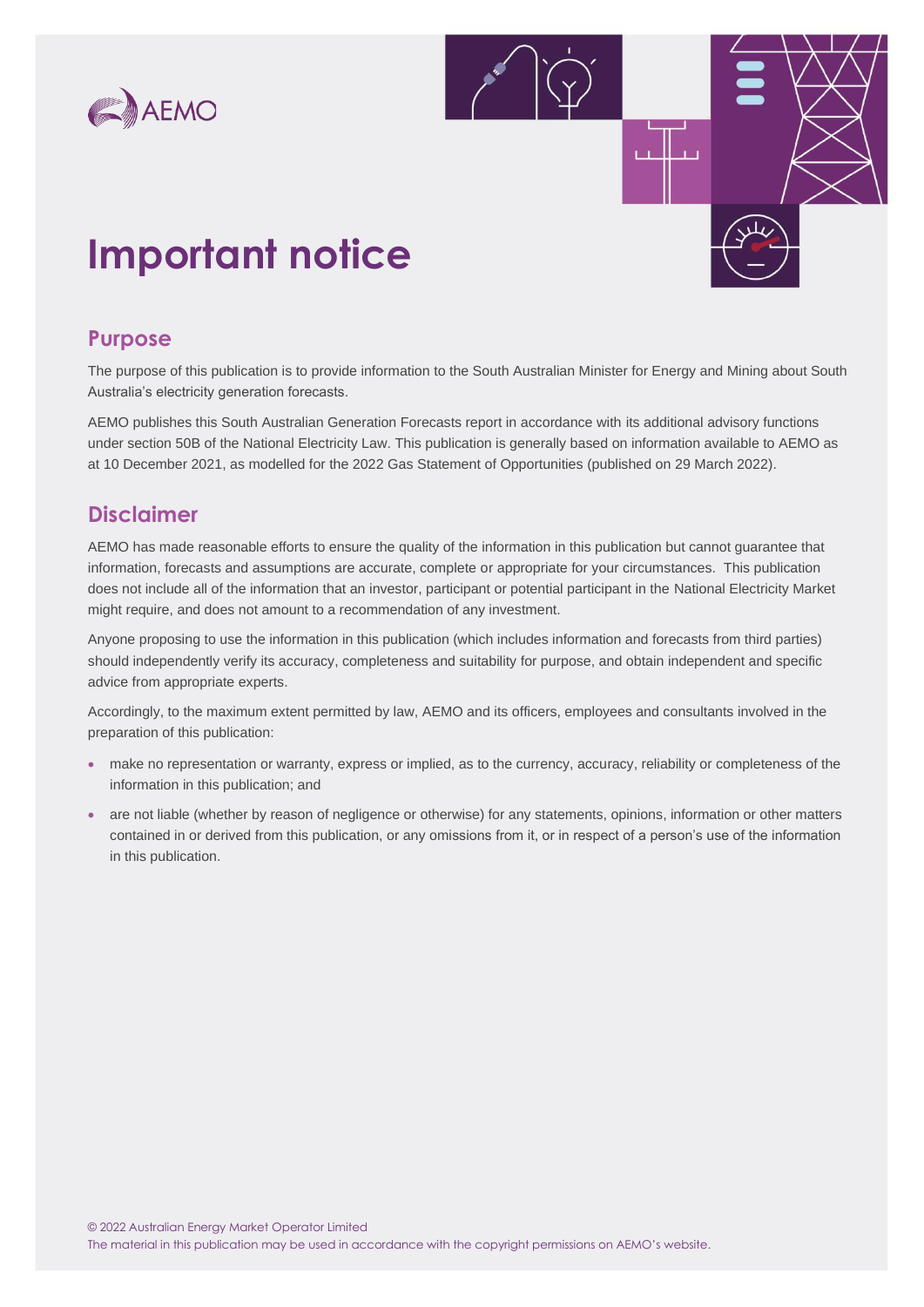# **1 Electricity generation forecasts**

The *South Australian Generation Forecasts* report provides forecasts of the potential future electricity generation mix in South Australia over the next 10 years.

## **1.1 Overview**

The electricity generation and storage projections are based on analysis conducted for AEMO's 2022 *Gas*  Statement of Opportunities (GSOO)<sup>1</sup> for eastern and south-eastern Australia, which modelled future generation and interconnector flows in the National Electricity Market (NEM) under a range of plausible scenarios.

### **Key forecast trends**

The key generation and storage forecast trends highlighted by the projections are:

- The amount of forecast generation beyond 2022-23 will be influenced by the announced retirement of existing assets, the development of currently proposed generation, storage and transmission projects, and the potential for increased demand (in scenarios with high economic growth, high electrification and/or hydrogen industry growth).
- Both wind generation and large-scale solar generation are forecast to increase in the near term due to commissioning of new projects. The forecast degree of growth beyond this point varies between scenarios depending on future demand growth.
- The annual volume of gas and diesel generation is forecast to decrease relative to history. This is driven by a combination of factors: the retirement of Torrens Island A and Osborne power stations, the commissioning of new variable renewable energy (VRE) generation, the commissioning of Project EnergyConnect (PEC) in 2025-26, and the relaxation of system strength requirements with the delivery of the synchronous condensers.
- Forecast growth in battery technologies, including both large-scale battery generation and Virtual Power Plants (VPPs), demonstrates the growing value in generation technologies that can complement the natural variability of renewable generation, by providing rapid start capabilities and increased operational flexibility.
- Rooftop photovoltaics (PV) and PV non-scheduled generation (PVNSG) are forecast to continue increasing over the next decade.

<sup>1</sup> A[t https://aemo.com.au/en/energy-systems/gas/gas-forecasting-and-planning/gas-statement-of-opportunities-gsoo.](https://aemo.com.au/en/energy-systems/gas/gas-forecasting-and-planning/gas-statement-of-opportunities-gsoo)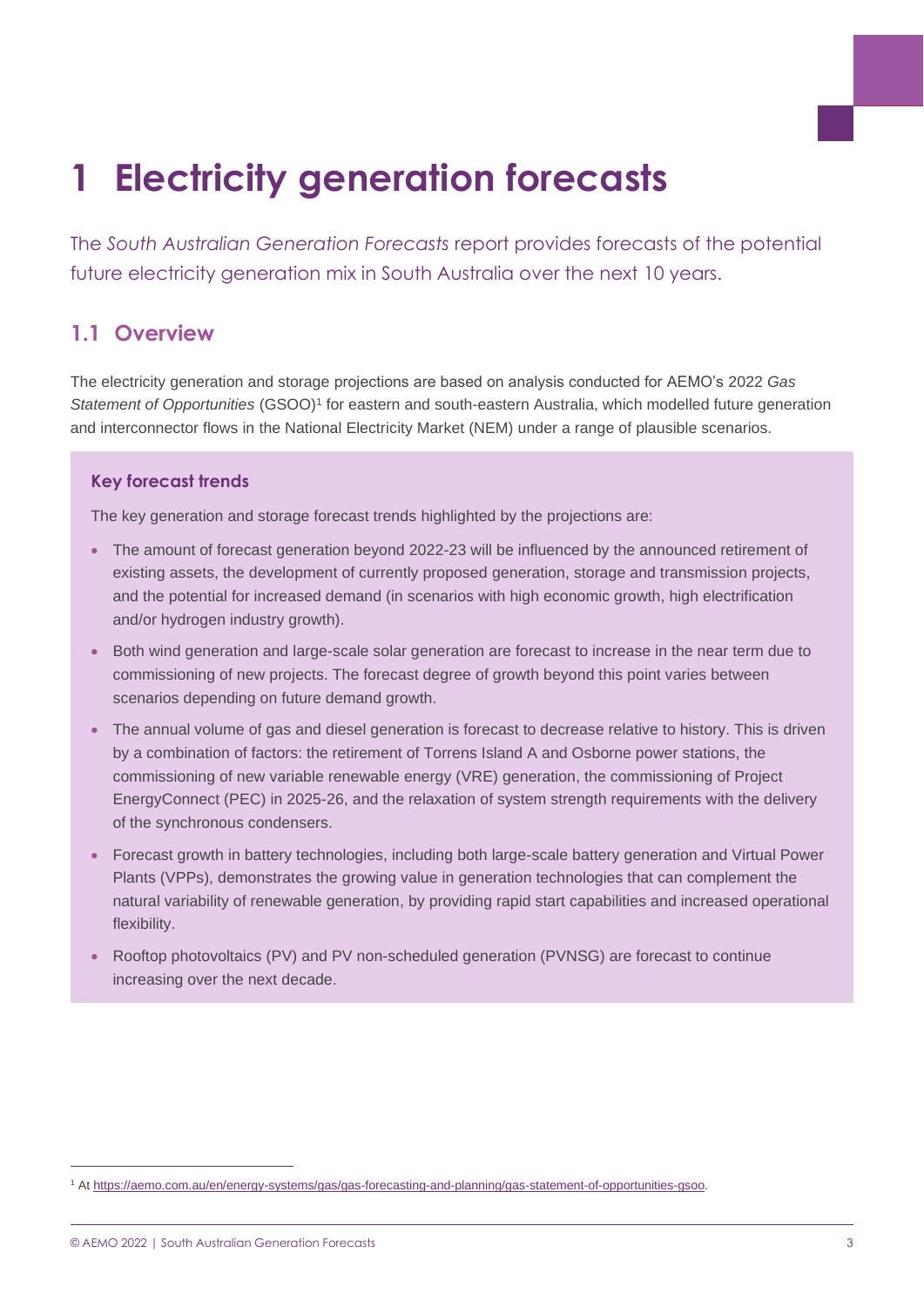## **1.2 Scenarios analysed**

This report is based on scenarios and sensitivities described in AEMO's 2021 *Inputs, Assumptions and Scenarios Report* (IASR)<sup>2</sup>. More detail is available in the 2021 IASR; [Table 1](#page-3-0) summarises the high-level narratives. The scenarios are selected to provide some perspective on the range of outcomes possible under different future scenarios.

| <b>Scenario/sensitivity</b>             | <b>Description</b>                                                                                                                                                                                                                                                                                                                                                                                                                                                                                                                                                                                                                                                                                                                                                                                                                                                 |
|-----------------------------------------|--------------------------------------------------------------------------------------------------------------------------------------------------------------------------------------------------------------------------------------------------------------------------------------------------------------------------------------------------------------------------------------------------------------------------------------------------------------------------------------------------------------------------------------------------------------------------------------------------------------------------------------------------------------------------------------------------------------------------------------------------------------------------------------------------------------------------------------------------------------------|
| <b>Step Change</b>                      | A future with rapid consumer-led transformation of the energy sector and a coordinated economy-wide approach that<br>efficiently and effectively tackles the challenge of rapidly lowering emissions. This requires a step change in global<br>policy commitments to achieve the minimum objectives of the Paris Agreement, supported by rapidly falling costs of<br>energy production, including consumer devices. Increased digitalisation enhances the role consumers can play in<br>managing their energy use, along with advancements in energy efficient technologies and buildings. EV adoption is<br>strong, with early decline in manufacturing of internal-combustion vehicles. By 2050, most consumers rely on<br>electricity to heat their homes and businesses. Carbon sequestration in the land use sector helps offset hard-to-<br>abate emissions. |
| <b>Hydrogen</b><br><b>Superpower</b>    | Strong global action towards emissions reduction, with significant technological breakthroughs and social change to<br>support low and zero emissions technologies. Emerging industries such as hydrogen production present unique<br>opportunities for domestic developments in manufacturing and transport, and renewable energy exports via<br>hydrogen become a significant part of Australia's economy. New household connections tend to rely on electricity for<br>heating and cooking, but those households with existing gas connections progressively switch to using hydrogen –<br>first through blending, and ultimately through appliance upgrades to use 100% hydrogen.                                                                                                                                                                              |
| <b>Strong</b><br><b>Electrification</b> | A high emissions-reduction future, aligned with the decarbonisation objectives of the Hydrogen Superpower<br>scenario, only in this future, hydrogen uptake is limited and energy efficiency is also more muted. This leaves the<br>majority of the emissions reductions to be achieved through electrification, testing the outer bounds of the existing<br>system. No export hydrogen or associated green steel manufacturing facilities are therefore included in this<br>sensitivity.                                                                                                                                                                                                                                                                                                                                                                          |

### <span id="page-3-0"></span>**Table 1 Descriptions of AEMO's 2021-22 forecasting and planning scenarios and sensitivity**

## **1.3 Electricity forecasts**

A summary of forecast electricity generation, interconnection, and loads for South Australia from 2021-22 to 2030-31, across three scenarios, is shown in [0.](#page-4-0)

For this analysis, all modelling assumptions are described in the 2022 GSOO. Key assumptions include:

- New generator developments, and closures, are as in AEMO's 2021 *Inputs and Assumptions Workbook*<sup>3</sup> .
- Transmission developments, including the commissioning of Project EnergyConnect and system security constraints, are as in the 2022 *Draft Integrated System Plan* (ISP)<sup>4</sup> .

<sup>2</sup> A[t https://aemo.com.au/-/media/files/major-publications/isp/2021/2021-inputs-assumptions-and-scenarios-report.pdf?la=en.](https://aemo.com.au/-/media/files/major-publications/isp/2021/2021-inputs-assumptions-and-scenarios-report.pdf?la=en)

<sup>3</sup> A[t https://www.aemo.com.au/energy-systems/electricity/national-electricity-market-nem/nem-forecasting-and-planning/integrated-system](https://www.aemo.com.au/energy-systems/electricity/national-electricity-market-nem/nem-forecasting-and-planning/integrated-system-plan-isp/2022-integrated-system-plan-isp/current-inputs-assumptions-and-scenarios)[plan-isp/2022-integrated-system-plan-isp/current-inputs-assumptions-and-scenarios.](https://www.aemo.com.au/energy-systems/electricity/national-electricity-market-nem/nem-forecasting-and-planning/integrated-system-plan-isp/2022-integrated-system-plan-isp/current-inputs-assumptions-and-scenarios)

<sup>4</sup> At[: https://aemo.com.au/energy-systems/major-publications/integrated-system-plan-isp/2022-integrated-system-plan-isp.](https://aemo.com.au/energy-systems/major-publications/integrated-system-plan-isp/2022-integrated-system-plan-isp)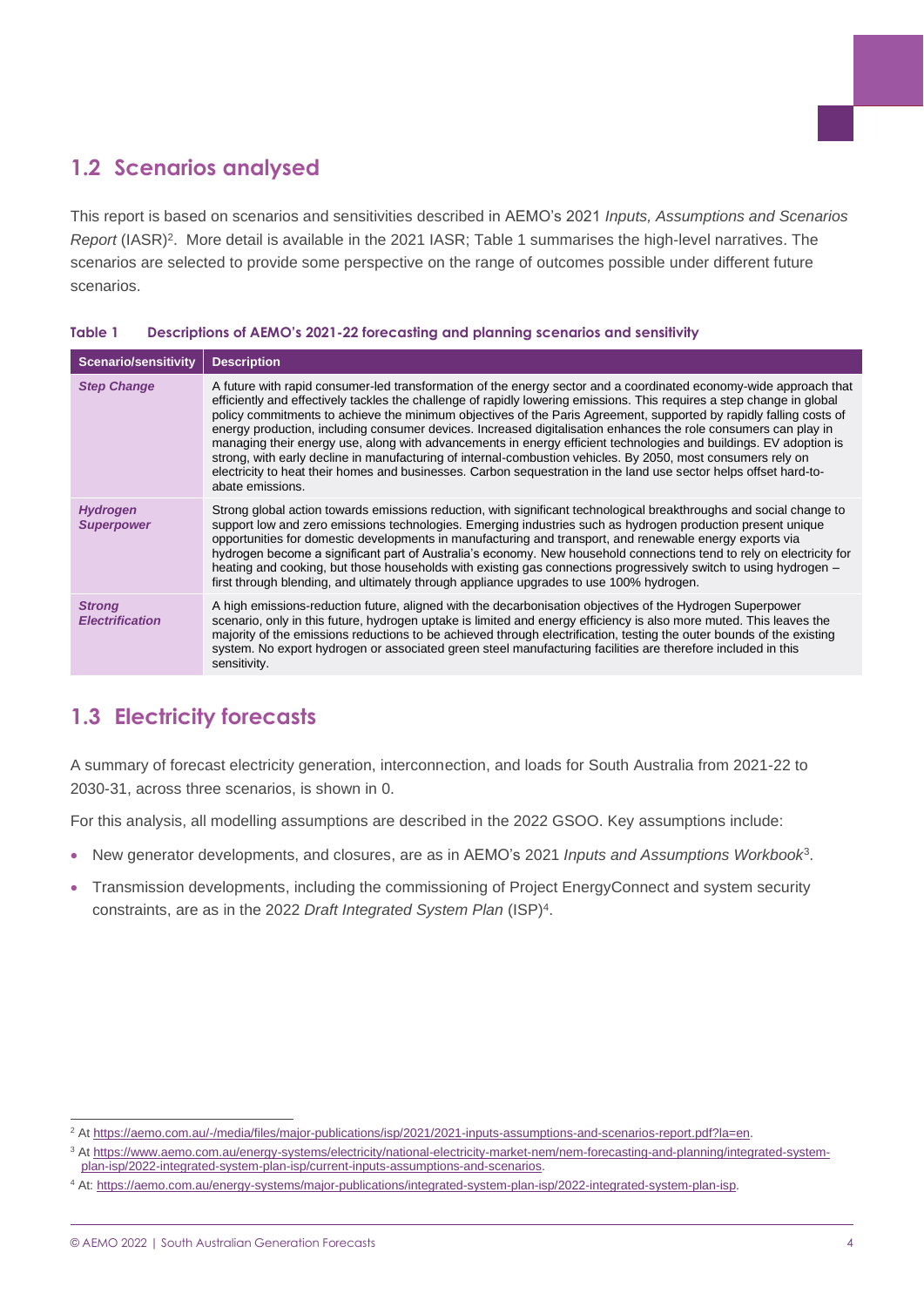### In Table 2:

- S stands for Scheduled, SS for semi-scheduled, NS for non-scheduled generation.
- Rooftop PV means behind-the-meter PV systems up to 100 kilowatts (kW).
- PVNSG means distributed PV systems greater than 100 kW, up to 30 megawatts (MW).
- ONSG (other non-scheduled generation) is small non-scheduled generation less than 30 MW (a mix of renewable and non-renewable generation). Peaking generation is excluded from the Other Non-Scheduled Generation (ONSG) in this year's forecast as outlined in AEMO's Electricity Demand Forecasting Methodology. Peaking generation is now considered as a form of demand side participation (DSP).
- VPP stands for Virtual Power Plant, that is, orchestrated behind-the-meter battery storage systems.

### **Table 2 Forecast annual energy supply mix for South Australia (gigawatt hours [GWh])**

<span id="page-4-0"></span>

| <b>Financial</b><br>year    | <b>Generation</b> |            |             |             |              |                      |                                     |                       |        | <b>Interconnector flow</b> |                                   |                    | Load                   |
|-----------------------------|-------------------|------------|-------------|-------------|--------------|----------------------|-------------------------------------|-----------------------|--------|----------------------------|-----------------------------------|--------------------|------------------------|
|                             | Wind (SS,<br>NS)  | Solar (SS) | Battery (S) | <b>ONSG</b> | <b>PVNSG</b> | Rooftop<br><b>PV</b> | <b>VPP</b>                          | Gas and<br>diesel (S) | Total  | Imports<br>to SA           | Net interchange<br>$(+ve import)$ | Exports<br>from SA | Battery (S)<br>and VPP |
| <b>Step Change scenario</b> |                   |            |             |             |              |                      |                                     |                       |        |                            |                                   |                    |                        |
| 2020-21<br><b>Actuals</b>   | 5,739             | 673        | 85          | 69          | 248          | 1,925                | $5^+$                               | 5,235                 | 13,978 | 1,147                      | 123                               | 1,023              | $110^{+}$              |
| 2021-22                     | 6,023             | 805        | 44          | 59          | 406          | 2,275                | 40                                  | 4,411                 | 14,062 | 2,144                      | 1,269                             | 876                | 100                    |
| 2022-23                     | 6,164             | 792        | 53          | 59          | 487          | 2,605                | 68                                  | 4,488                 | 14,717 | 1,999                      | 893                               | 1,107              | 144                    |
| 2023-24                     | 6,881             | 1,066      | 54          | 60          | 568          | 2,906                | 96                                  | 3,975                 | 15,604 | 1,824                      | 322                               | 1,502              | 178                    |
| 2024-25                     | 7,119             | 1,019      | 58          | 60          | 662          | 3,161                | 133                                 | 2,719                 | 14,931 | 2,628                      | 1,334                             | 1,293              | 226                    |
| 2025-26                     | 9,199             | 1,114      | 59          | 60          | 760          | 3,380                | 160                                 | 2,200                 | 16,933 | 2,592                      | $-351$                            | 2,944              | 258                    |
| 2026-27                     | 9,532             | 1,076      | 66          | 61          | 860          | 3,585                | 184                                 | 2,452                 | 17,816 | 2,416                      | $-853$                            | 3,268              | 295                    |
| 2027-28                     | 9,492             | 1,063      | 60          | 61          | 967          | 3,775                | 214                                 | 1,685                 | 17,317 | 3,086                      | $-31$                             | 3,118              | 323                    |
| 2028-29                     | 11,222            | 1,042      | 58          | 61          | 1,071        | 3,951                | 238                                 | 1,555                 | 19,199 | 2,587                      | $-1,585$                          | 4,172              | 350                    |
| 2029-30                     | 11,403            | 990        | 62          | 56          | 1,177        | 4,117                | 285                                 | 2,129                 | 20,218 | 2,433                      | $-2,332$                          | 4,765              | 409                    |
| 2030-31                     | 11,498            | 937        | 59          | 56          | 1,283        | 4,292                | 345                                 | 2,130                 | 20,600 | 2,802                      | $-2,255$                          | 5,057              | 477                    |
|                             |                   |            |             |             |              |                      | <b>Hydrogen Superpower scenario</b> |                       |        |                            |                                   |                    |                        |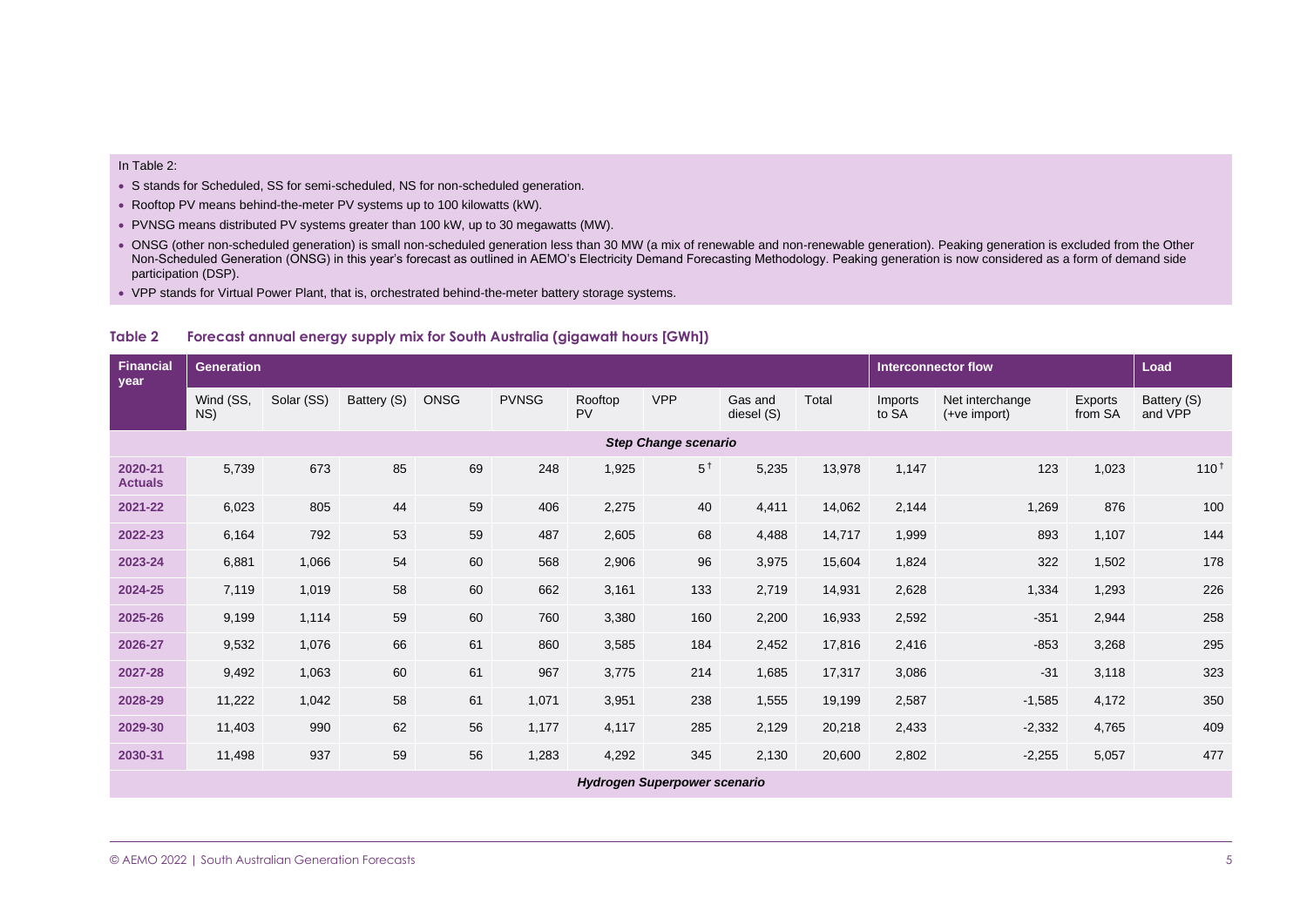| <b>Financial</b><br>year  | <b>Generation</b> |            |             |             |              |               |                                           |                       |        |                  | <b>Interconnector flow</b>        |                    | Load                   |
|---------------------------|-------------------|------------|-------------|-------------|--------------|---------------|-------------------------------------------|-----------------------|--------|------------------|-----------------------------------|--------------------|------------------------|
|                           | Wind (SS,<br>NS)  | Solar (SS) | Battery (S) | <b>ONSG</b> | <b>PVNSG</b> | Rooftop<br>PV | <b>VPP</b>                                | Gas and<br>diesel (S) | Total  | Imports<br>to SA | Net interchange<br>$(+ve import)$ | Exports<br>from SA | Battery (S)<br>and VPP |
| 2020-21<br><b>Actuals</b> | 5,739             | 673        | 85          | 69          | 248          | 1,925         | $5^{\dagger}$                             | 5,235                 | 13,978 | 1,147            | 123                               | 1,023              | $110^{+}$              |
| 2021-22                   | 6,086             | 824        | 45          | 59          | 415          | 2,331         | 45                                        | 4,452                 | 14,256 | 2,598            | 1,866                             | 732                | 106                    |
| 2022-23                   | 6,242             | 804        | 55          | 59          | 515          | 2,743         | 80                                        | 4,210                 | 14,708 | 2,710            | 1,785                             | 926                | 159                    |
| 2023-24                   | 6,985             | 1,059      | 48          | 60          | 633          | 3,103         | 118                                       | 3,249                 | 15,254 | 3,033            | 1,973                             | 1,060              | 196                    |
| 2024-25                   | 10,283            | 982        | 44          | 60          | 779          | 3,424         | 167                                       | 1,708                 | 17,448 | 2,285            | 430                               | 1,855              | 249                    |
| 2025-26                   | 13,491            | 984        | 70          | 60          | 929          | 3,703         | 200                                       | 994                   | 20,430 | 2,393            | $-2,099$                          | 4,492              | 319                    |
| 2026-27                   | 15,356            | 2,210      | 95          | 61          | 1,079        | 3,966         | 230                                       | 1,142                 | 24,139 | 2,629            | $-1,530$                          | 4,159              | 384                    |
| 2027-28                   | 15,342            | 3,097      | 200         | 61          | 1,233        | 4,228         | 262                                       | 1,207                 | 25,630 | 2,778            | $-2,281$                          | 5,058              | 549                    |
| 2028-29                   | 23,823            | 5,674      | 197         | 61          | 1,377        | 4,484         | 290                                       | 986                   | 36,892 | 3,286            | $-1,997$                          | 5,283              | 579                    |
| 2029-30                   | 23,577            | 6,164      | 190         | 56          | 1,525        | 4,726         | 358                                       | 860                   | 37,456 | 3,231            | $-2,003$                          | 5,234              | 651                    |
| 2030-31                   | 28,602            | 8,623      | 213         | 56          | 1,669        | 4,967         | 431                                       | 933                   | 45,494 | 2,456            | $-2,926$                          | 5,382              | 764                    |
|                           |                   |            |             |             |              |               | <b>Strong Electrification sensitivity</b> |                       |        |                  |                                   |                    |                        |
| 2020-21<br><b>Actuals</b> | 5,739             | 673        | 85          | 69          | 248          | 1,925         | $5^+$                                     | 5,235                 | 13,978 | 1,147            | 123                               | 1,023              | $110^{+}$              |
| 2021-22                   | 6,086             | 825        | 46          | 59          | 368          | 2,448         | 44                                        | 5,218                 | 15,093 | 2,143            | 1,307                             | 837                | 106                    |
| 2022-23                   | 6,237             | 802        | 60          | 60          | 474          | 3,048         | 70                                        | 5,417                 | 16,168 | 2,054            | 949                               | 1,105              | 154                    |
| 2023-24                   | 6,918             | 996        | 58          | 61          | 569          | 3,601         | 104                                       | 4,149                 | 16,456 | 2,398            | 993                               | 1,405              | 191                    |
| 2024-25                   | 10,238            | 898        | 54          | 62          | 625          | 4,028         | 149                                       | 1,982                 | 18,035 | 1,942            | $-361$                            | 2,303              | 239                    |
| 2025-26                   | 12,868            | 962        | 69          | 63          | 672          | 4,351         | 168                                       | 1,146                 | 20,299 | 2,458            | $-2,200$                          | 4,658              | 280                    |
| 2026-27                   | 14,105            | 969        | 93          | 64          | 724          | 4,597         | 190                                       | 1,683                 | 22,426 | 2,168            | $-3,268$                          | 5,435              | 335                    |
| 2027-28                   | 14,107            | 1,279      | 100         | 66          | 762          | 4,781         | 214                                       | 1,757                 | 23,065 | 2,528            | $-3,267$                          | 5,795              | 371                    |